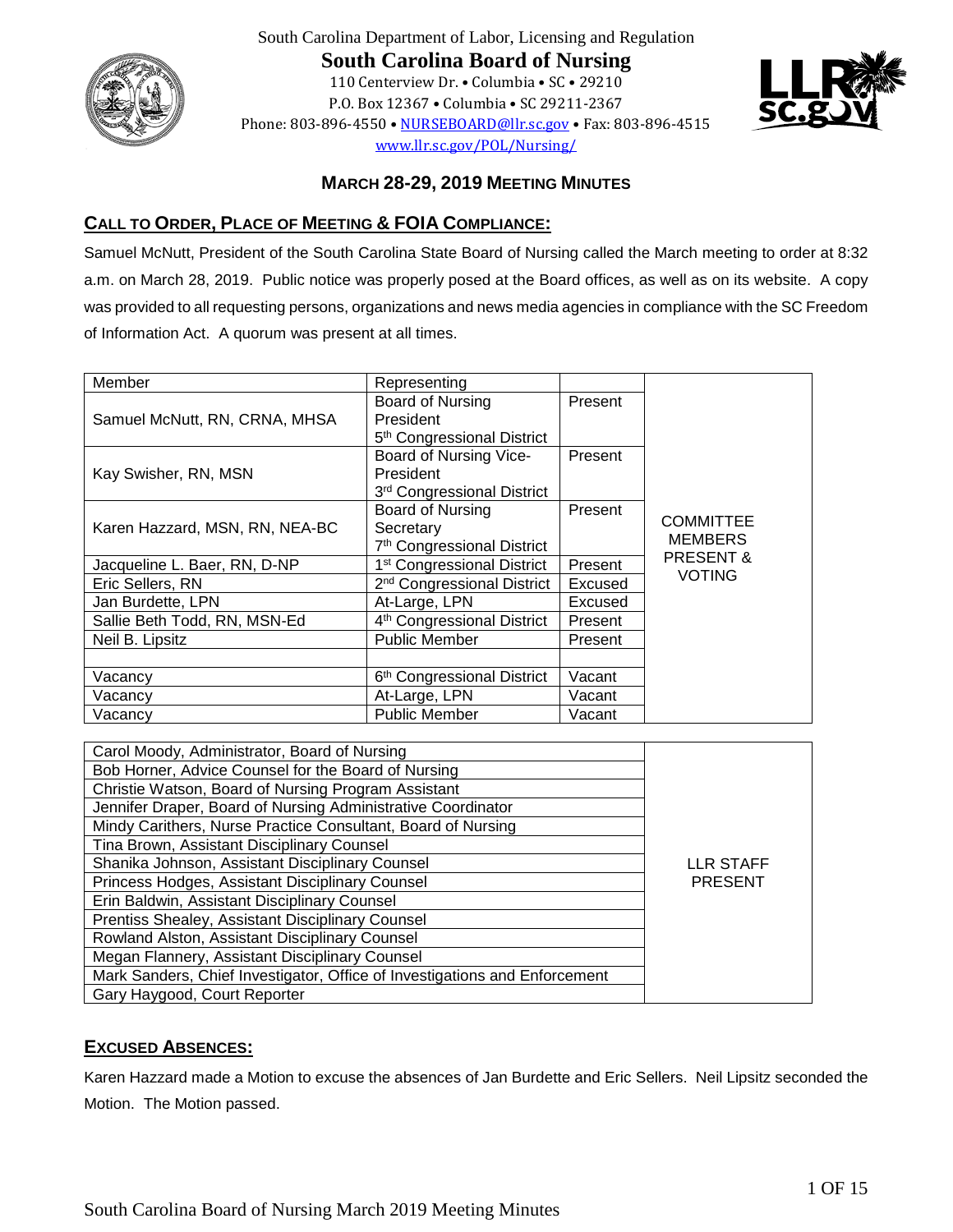## **APPROVAL OF AGENDA:**

Ms. Hazzard made a Motion to approve the agenda with the addition of review of advisory opinion #66. Sallie Beth Todd seconded the Motion. The Motion passed.

# **CONSENT AGENDA:**

Kay Swisher made a Motion to approve the Consent Agenda. Ms. Todd seconded the Motion. The Motion passed.

# **BOARD MINUTES:**

Neil Lipsitz made a Motion to approve the minutes for the Board's October, 2018, November, 2018, December, 2018, and January, 2019 meetings. Ms. Swisher seconded the Motion. The Motion passed.

# **OFFICE OF INVESTIGATIONS AND ENFORCEMENT:**

Investigator PC Faglie presented the Investigative Review Committee Report for approval. Motion to approve 22 Dismissals. Motion carried. Motion to approve 1 Cease and Desist. Motion carried. Motion to approve 33 Formal Complaints. Motion carried. Motion to approve 14 Letters of Caution. Motion carried.

# **UPDATES FROM THE ADVANCED PRACTICE COMMITTEE:**

Dr. Stephanie Burgess presented reviews and revisions to Advisory Opinions #: 33, 43, 58, 63 & 67. Motion to approve the changes as noted. Motion carried.

Dr. Burgess also presented the Revised Frequently Asked Questions Regarding APRNs and the following Position Statements: Recommended Age Parameters; Prescriptions for APRNs with Rx Authority, Pharmacotherapeutics Education Required for Rx Application; Use of Samples by APRNs with Rx Authority. Motion to approve the Positon Statements and Frequently Asked Questions as presented. Motion carried.

# **EDUCATION: THE TECHNICAL COLLEGE OF THE LOWCOUNTRY PRACTICAL NURSING PROGRAM:**

Ms. Vandy Amason appeared before the Board representing the Technical College of the Lowcountry in response to a citation for 2018 NCLEX deficiency. Ms. Amason presented an outline of actions that the school is taking to improve NCLEX performance. She also answered follow-up questions that the Board Members had. Ms. Todd made a Motion to approve the actions taken in regard to the PN program. Ms. Hazzard seconded the Motion. The Motion passed.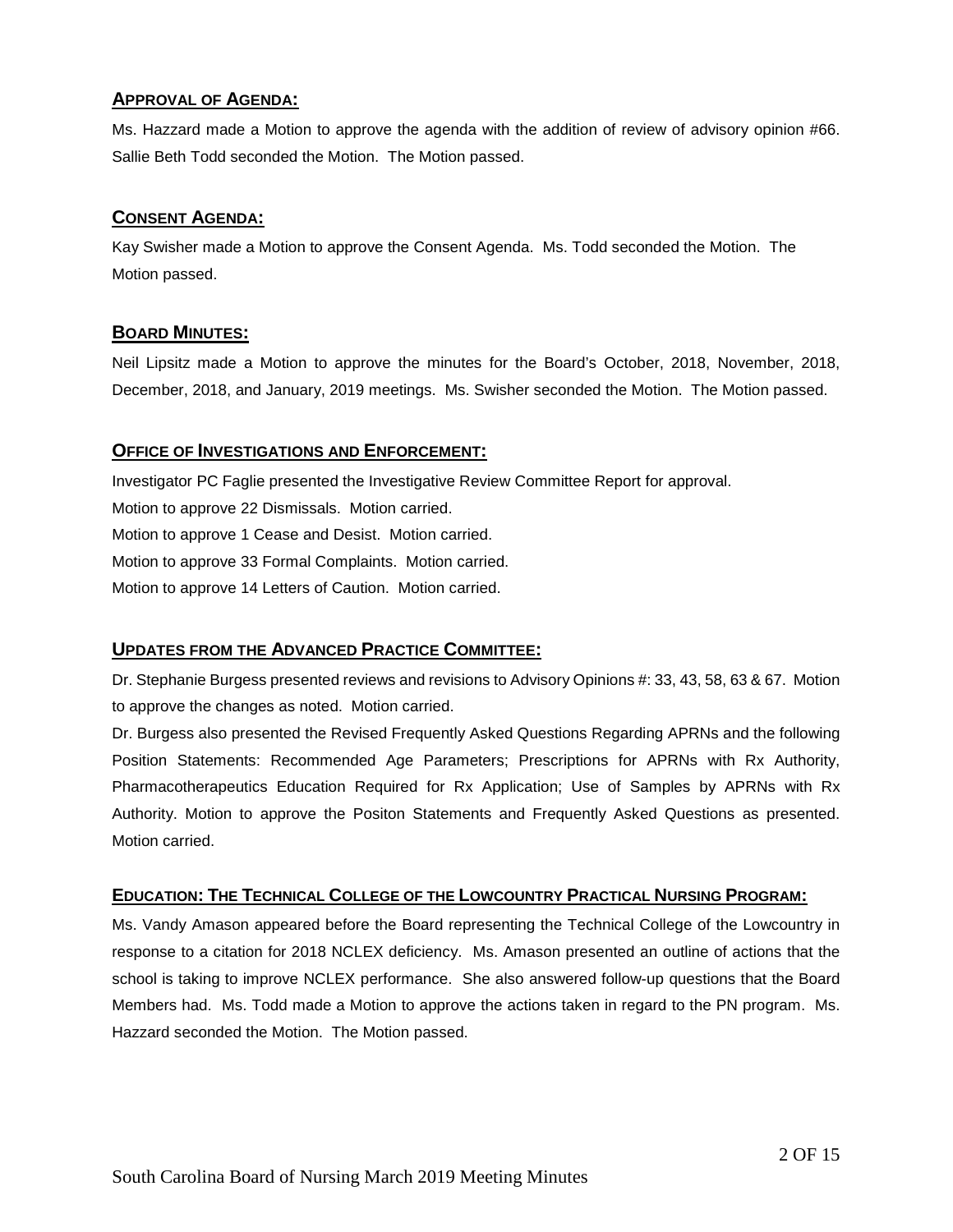# **EDUCATION: THE TECHNICAL COLLEGE OF THE LOWCOUNTRY ADN PROGRAM:**

Ms. Amason also appeared on behalf of the Technical College of the LowCountry in response to a citation for 2018 NCLEX deficiency as it relates to the school's ADN Program. She presented information related to actions the school has taken to improve its students' performance on the NCLEX and answered relevant follow-up questions from the Board. Ms. Todd made a Motion to accept the information presented and to require a representative from the program to return in September to provide an update on the school's progress. She also recommended that the school remove the number seven listed on the weighted admission form for the GPA from the last college and instead make it a weighted admission on those classes. Ms. Swisher seconded the Motion. The Motion passed.

# **EDUCATION: HORRY GEORGETOWN TECHNICAL COLLEGE ADN PROGRAM:**

Ann Daniels, Christy Bailey, and Jennifer Wilbanks appeared on behalf of Horry-Georgetown Technical College's ADN Program in response to a citation for its deficient 2018 NCLEX scores. Ms. Daniels offered testimony and presented exhibits related to the steps the school has taken in response to the citation, to include its review of all aspects of its program, from admissions, to NCLEX review. The representatives of the school also answered question from Board members. Ms. Todd made a motion to accept the information presented and to require a representative from the school to appear at the Board's September meeting to provide NCLEX scores from the May, 2019 graduating class. Mr. Lipsitz seconded the Motion. The Motion passed.

## **PRISMA HEALTH NURSING STUDENT PROPOSAL**

Carolyn Swinton, Veronica Deas, Ronda Hughes, and Susan Beverung appeared on behalf of Prisma Health to present a proposal to the Board. Dr. Swinton informed the Board that the proposal resulted from an academic and practice partnership with Prisma Health and the University of South Carolina School of Nursing and would allow student nurses to perform additional tasks as student nurse technicians as they progress through the curriculum and clinical training. A discussion of the program and the tasks proposed to be performed by the students ensued. At the conclusion of the presentation, Dr. Jacqueline Baer made a Motion that Prisma review its proposal in conjunction with the Nurse Practice Act, specifically S.C. Code Ann. Sec. 40-33-42, and reappear before the Board at a later meeting to present any changes to the proposal. Ms. Hazzard seconded the Motion. The Motion passed.

# **EXECUTIVE SESSION TO PROVIDE LEGAL ADVICE ON DISCIPLINARY PROCESS**

Ms. Swisher made a Motion to go into executive session to receive legal advice on the disciplinary process. Ms. Todd seconded the Motion. The Motion passed. Ms. Swisher made a Motion to come out of executive session. Mr. Lipsitz seconded the Motion. The Motion passed.

# **DISCIPLINARY HEARINGS:**

Respondents appeared before the Board to determine disciplinary actions. Hearings were conducted in Closed Session to meet the statutory requirement that disciplinary actions remain confidential.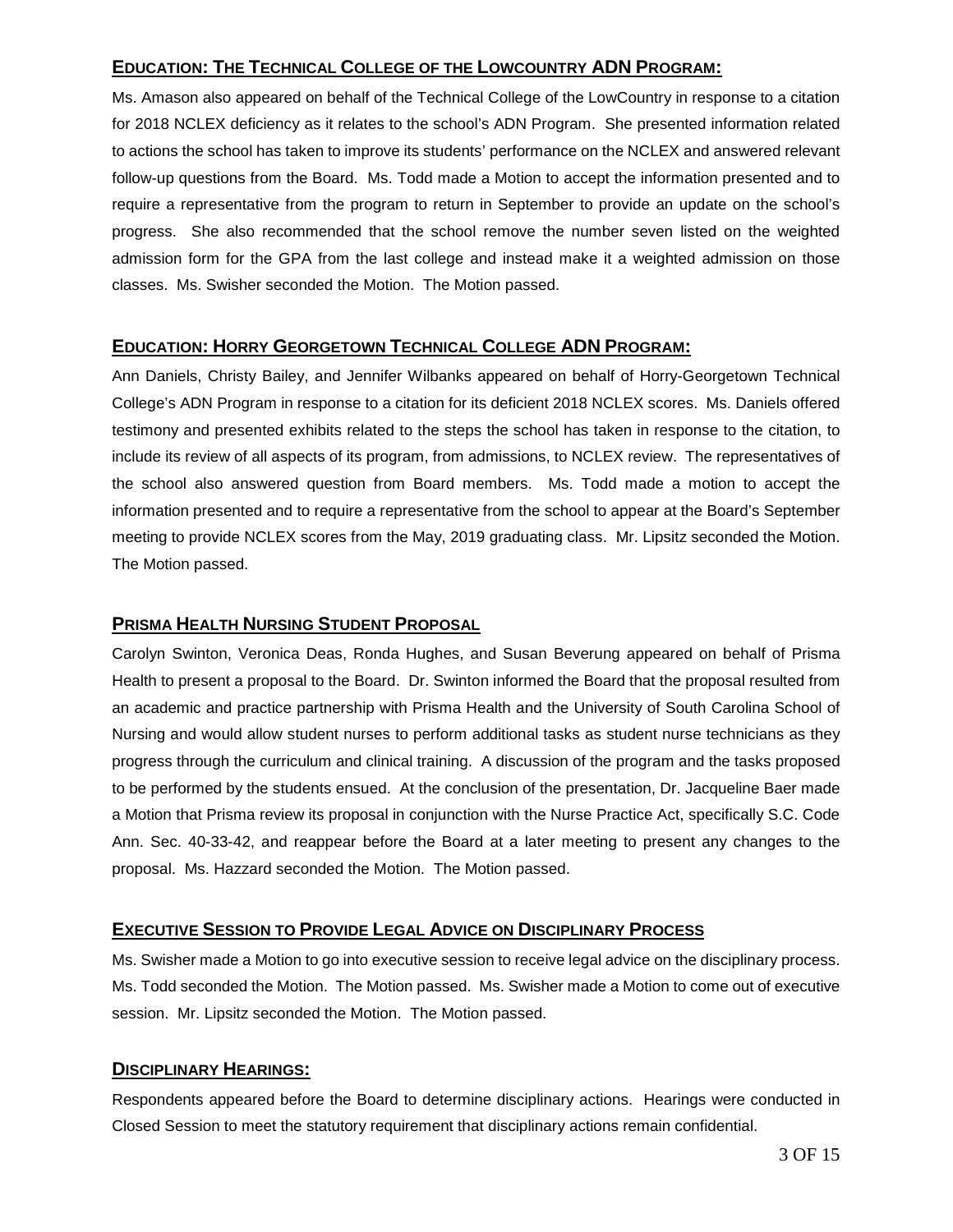#### **CASE NO. 2017-301**

Petitioner appeared *pro se* requesting a modification of his prior Order. Tina Brown, Esquire, represented the State. The Board heard testimony and considered other evidence, along with the arguments of counsel and Petitioner. At the conclusion of the case, Ms. Hazzard made a Motion to grant Petitioner's request for modification of his prior Order to grant clinical practice, but to keep all other requirements in place. Mr. Lipsitz seconded the Motion. The Motion passed.

#### **CASE NO. 2017-326**

The State appeared before the Board for a hearing on the recommendation entered by the Disciplinary Panel in this matter. Tina Brown, Esquire, represented the State. Respondent failed to appear, despite being properly served. At the conclusion of the case, Mr. Lipsitz made a Motion to adopt the Panel's recommendation to leave Respondent's license in a suspended status until such time as Respondent appears before the Board. Ms. Todd seconded the Motion. The Motion passed.

#### **CASE NO. 2016-730**

The State appeared before the Board for a hearing on the recommendation entered by the Disciplinary Panel in this matter. Tina Brown, Esquire, represented the State. Respondent failed to appear, despite being properly served. At the conclusion of the case, Ms. Hazzard made a Motion to adopt the Panel's recommendation to revoke Respondent's license and to order that any effort to reinstate the license shall require an appearance before the Board to determine what action should be taken on the application. Ms. Todd seconded the Motion. The Motion passed.

#### **CASE NO. 2018-290**

The State appeared before the Board for a hearing on the recommendation entered by the Disciplinary Panel in this matter. Tina Brown, Esquire, represented the State. Respondent failed to appear, despite being properly served. At the conclusion of the case, Ms. Hazzard made a Motion to adopt the Panel's recommendation to keep Respondent indefinitely suspended until such time as she enrolls with the Recovering Professional Program and appears before the Board, at which time the Board may impose any additional sanctions necessary to protect the public. Ms. Todd seconded the Motion. The Motion passed.

#### **CASE NO. 2018-313**

Respondent and the State presented a Memorandum of Agreement for the Board's consideration. Megan Flannery, Esquire, represented the State. Butch Bowers, Esquire, represented Respondent. The Board heard testimony and considered other evidence, along with the arguments of counsel. At the conclusion of the case, Ms. Todd made a Motion to accept the Memorandum of Agreement and issue a private reprimand. Mr. Lipsitz seconded the Motion. The Motion passed.

#### **CASE NO. 2017-412**

Respondent and the State presented a Memorandum of Agreement for the Board's consideration. Princess Hodges, Esquire, represented the State. Taylor Bell, Esquire, represented Respondent. The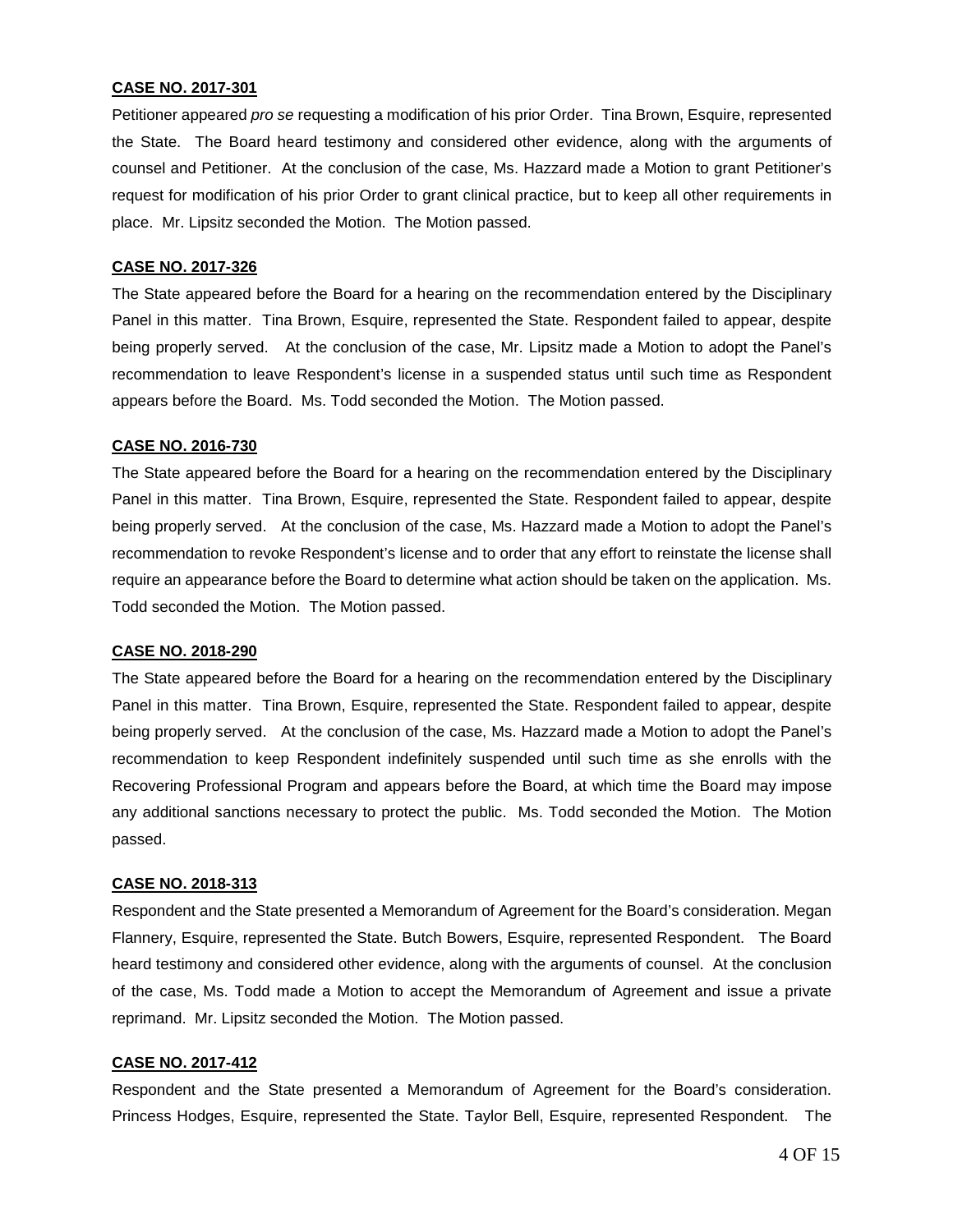Board heard testimony and considered other evidence, along with the arguments of counsel. At the conclusion of the case, Ms. Todd made a Motion to accept the Memorandum of Agreement; issue a public reprimand; require Respondent to continue participation in the Recovering Professional Program; and accept the coursework already completed by Respondent. Mr. Lipsitz seconded the Motion. The Motion passed.

#### **CASE NO. 2015-572**

The State appeared before the Board for a hearing on the recommendation entered by the Disciplinary Panel in this matter. Tina Brown, Esquire, represented the State. Respondent failed to appear, despite being properly served. At the conclusion of the case, Ms. Swisher made a Motion to adopt the Panel's recommendation to leave Respondent's license in a suspended status until such time as Respondent appears before the Board and to impose any sanctions that may be warranted at that time. Ms. Todd seconded the Motion. The Motion passed.

## **CASE NO. 2017-285**

The State appeared before the Board for a hearing on the recommendation entered by the Disciplinary Panel in this matter. Tina Brown, Esquire, represented the State. Respondent failed to appear, despite being properly served. At the conclusion of the case, Ms. Hazzard made a Motion to adopt the Panel's recommendation to revoke Respondent's license and that Respondent must meet certain conditions before attempting to reinstate the license. Ms. Todd seconded the Motion. The Motion passed.

## **CASE NO. 2018-146**

Respondent and the State presented a Memorandum of Agreement for the Board's consideration. Rowland Alston, Esquire, represented the State. Sara McCartha, Esquire, represented Respondent. The Board heard testimony and considered other evidence, along with the arguments of counsel. At the conclusion of the case, Dr. Baer made a Motion to accept the Memorandum of Agreement and issue a letter of caution. Mr. Lipsitz seconded the Motion. The Motion passed.

#### **CASE NO. 2013-241**

Respondent and the State presented a Stipulation of Facts for the Board's consideration. Erin Baldwin, Esquire, represented the State. Robyn Madden, Esquire, represented Respondent. The Board heard testimony and considered other evidence, along with the arguments of counsel. At the conclusion of the case, Dr. Baer made a Motion to dismiss the case. Mr. Lipsitz seconded the Motion. The Motion passed.

#### **CASE NO. 2018-153**

Respondent and the State presented a Memorandum of Agreement for the Board's consideration. Megan Flannery, Esquire, represented the State. Taylor Bell, Esquire, represented Respondent. The Board heard testimony and considered other evidence, along with the arguments of counsel. At the conclusion of the case, Ms. Hazzard made a Motion to accept the Memorandum of Agreement and issue a letter of caution. Ms. Swisher seconded the Motion. The Motion passed.

## **CASE NO. 2015-389**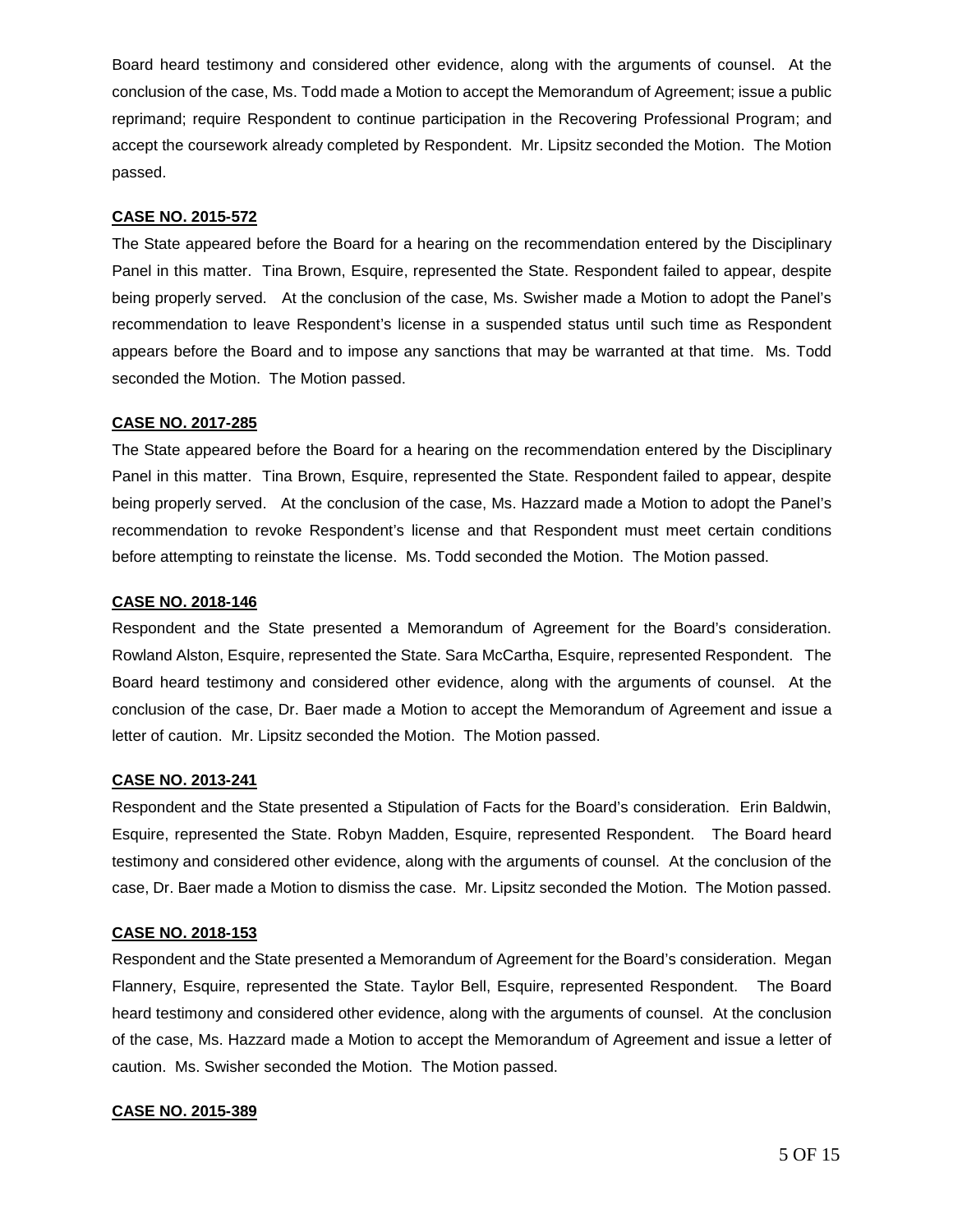The State appeared before the Board for a hearing on the recommendation entered by the Disciplinary Panel in this matter. Tina Brown, Esquire, represented the State. Respondent failed to appear, despite being properly served. At the conclusion of the case, Ms. Hazzard made a Motion to adopt the Panel's recommendation to dismiss the case and issue a letter of caution. Ms. Swisher seconded the Motion. The Motion passed.

#### **CASE NO. 2017-606**

The State appeared before the Board for a hearing on the recommendation entered by the Disciplinary Panel in this matter. Tina Brown, Esquire, represented the State. Respondent failed to appear, despite being properly served. At the conclusion of the case, Ms. Hazzard made a Motion to adopt the Panel's recommendation to revoke Respondent's license. Mr. Lipsitz seconded the Motion. The Motion passed.

#### **CASE NO. 2014-484**

Petitioner came before the Board requesting a modification of her prior Order. Princess Hodges, Esquire, represented the State. Ashley Heslop, Esquire, represented Petitioner. The Board heard testimony and considered other evidence, along with the arguments of counsel. At the conclusion of the case, Dr. Baer made a Motion to deny the Petition. Ms. Swisher seconded the Motion. The Motion passed. The Board agreed to stay the entry of the Order pending appeal.

## **CASE NO. 2018-258**

Respondent and the State presented a Memorandum of Agreement for the Board's consideration. Tina Brown, Esquire, represented the State. Respondent appeared *pro se*. The Board heard testimony and considered other evidence, along with the arguments of counsel and Respondent. At the conclusion of the case, Ms. Swisher made a Motion to accept the Memorandum of Agreement and issue a letter of caution. Mr. Lipsitz seconded the Motion. The Motion passed.

#### **CASE NO. 2016-407**

Respondent and the State appeared before the Board for a hearing on the recommendation entered by the Disciplinary Panel in this matter. Rowland Alston, Esquire, represented the State. Taylor Bell, Esquire, represented Respondent. The Board heard testimony and considered other evidence, along with the arguments of counsel. At the conclusion of the case, Ms. Swisher made a Motion to accept the Panel's recommendation. Dr. Baer seconded the Motion. The Motion passed.

#### **CASE NO. 2017-267**

Respondent and the State appeared before the Board for a hearing on the recommendation entered by the Disciplinary Panel in this matter. Rowland Alston, Esquire, represented the State. Respondent appeared *pro se*. The Board heard testimony and considered other evidence, along with the arguments of counsel. At the conclusion of the case, Ms. Hazzard made a Motion to accept the Panel's recommendation. Dr. Baer seconded the Motion. The Motion passed.

## **CASE NO. 2018-142**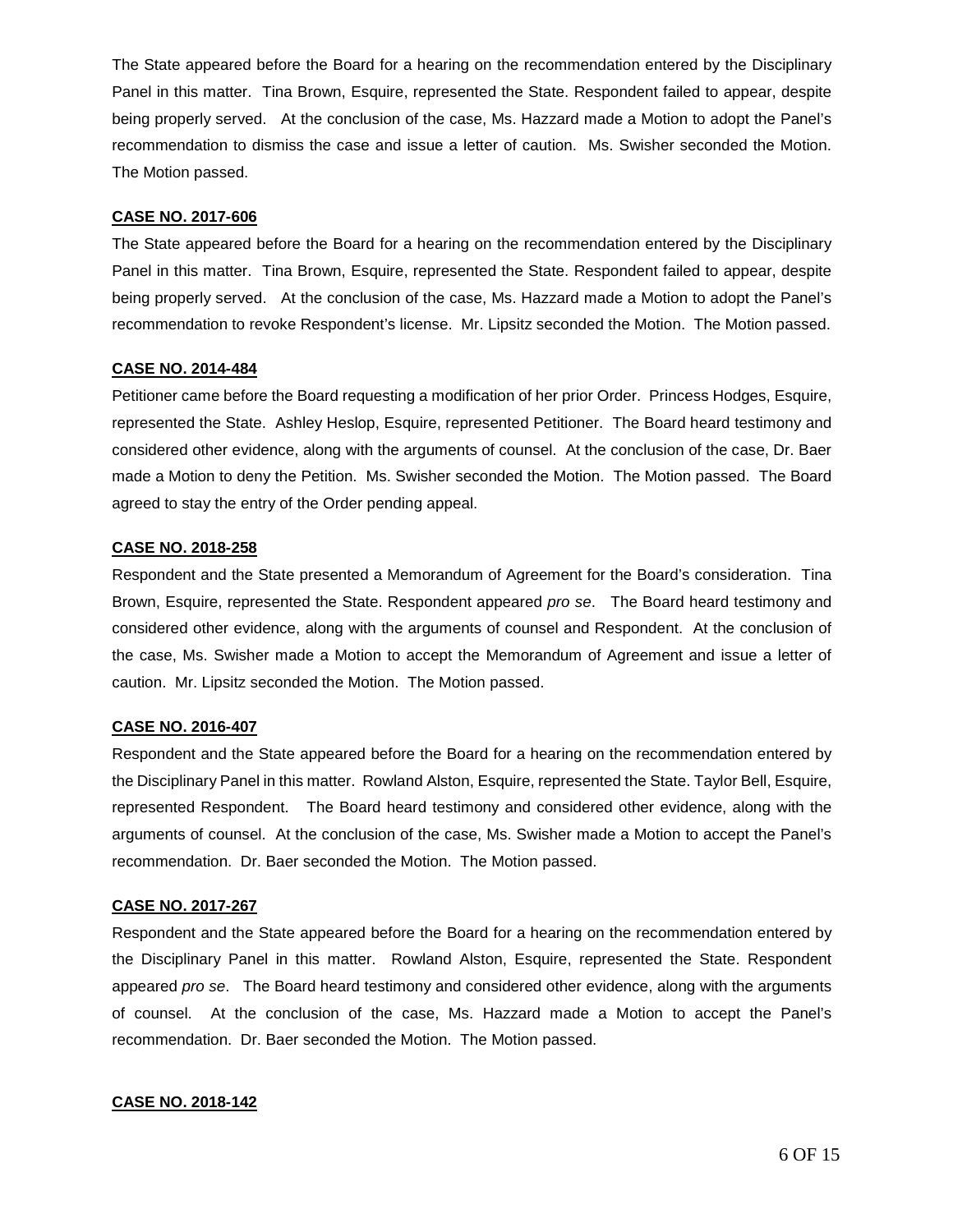Respondent and the State appeared before the Board for a hearing on the recommendation entered by the Disciplinary Panel in this matter. Ashley Thompson, Esquire, represented the State. Respondent appeared *pro se*. The Board heard testimony and considered other evidence, along with the arguments of counsel and Respondent. At the conclusion of the case, Ms. Todd made a Motion to accept the Panel's Recommendation. Mr. Lipsitz seconded the Motion. The Motion passed.

#### **CASE NO. 2017-687**

Petitioner appeared *pro se* requesting a modification of her prior Order. Shanika Johnson, Esquire, represented the State. The Board heard testimony and considered other evidence, along with the arguments of counsel and Petitioner. At the conclusion of the case, Dr. Baer made a Motion to deny Petitioner's request for modification of her prior Order. Ms. Hazzard seconded the Motion. The Motion passed.

#### **CASE NO. 2018-443**

Petitioner came before the Board requesting a modification of her prior Consent Agreement. Tina Brown, Esquire, represented the State. Robyn Madden, Esquire, represented Petitioner. The Board heard testimony and considered other evidence, along with the arguments of counsel. At the conclusion of the case, Ms. Todd made a Motion to grant the Petition, subject to certain conditions. Mr. Lipsitz seconded the Motion. The Motion passed.

#### **CASE NO. 2018-168**

Respondent and the State presented a Memorandum of Agreement for the Board's consideration. Ashely Thompson, Esquire, represented the State. Taylor Bell, Esquire, represented Respondent. The Board heard testimony and considered other evidence, along with the arguments of counsel. At the conclusion of the case, Dr. Baer made a Motion to accept the Memorandum of Agreement and issue a letter of caution. Ms. Swisher seconded the Motion. The Motion passed.

#### **CASE NO. 2015-344**

The State appeared before the Board for a hearing on the recommendation entered by the Disciplinary Panel in this matter. Tina Brown, Esquire, represented the State. Respondent failed to appear, despite being properly served. At the conclusion of the case, Ms. Swisher made a Motion to adopt the Panel's recommendation to leave Respondent's license in a suspended status until such time as Respondent appears before the Board and to impose any sanctions that may be warranted at that time. Ms. Todd seconded the Motion. The Motion passed.

#### **CASE NO. 2016-451**

Respondent and the State appeared before the Board for a hearing on the recommendation entered by the Disciplinary Panel in this matter. Princess Hodges, Esquire, represented the State. Respondent appeared *pro se*. The Board heard testimony and considered other evidence, along with the arguments of counsel. At the conclusion of the case, Ms. Todd made a Motion to, in lieu of adopting the Panel's Recommendation, issue a letter of caution. Ms. Hazzard seconded the Motion. The Motion passed.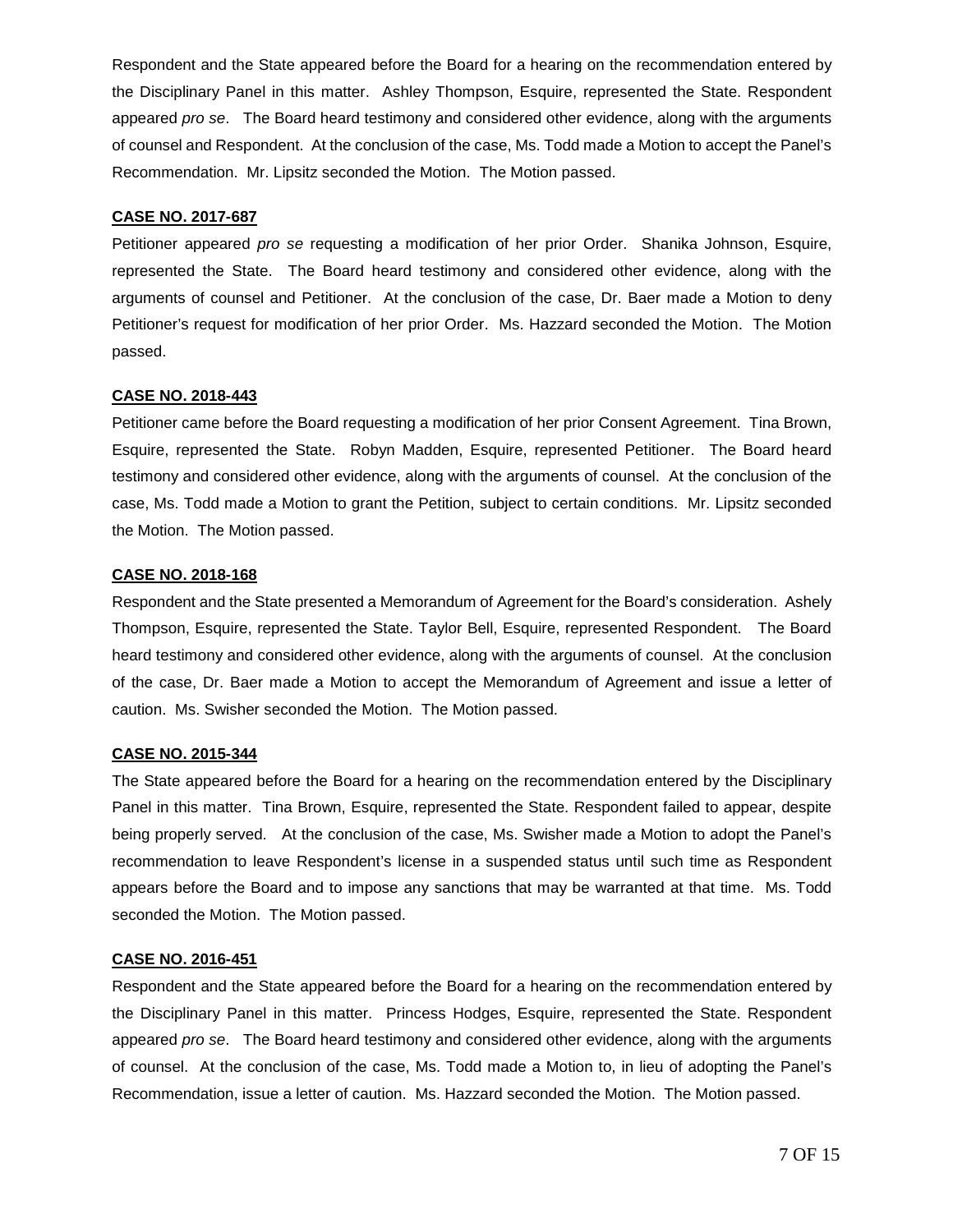#### **CASE NO. 2017-462**

Respondent and the State presented a Memorandum of Agreement for the Board's consideration. Shanika Johnson, Esquire, represented the State. Respondent appeared *pro se*. The Board heard testimony and considered other evidence, along with the arguments of counsel. At the conclusion of the case, Ms. Hazzard made a Motion to accept the Memorandum of Agreement; to require Respondent to continue participation in the Recovering Professional Program; and to require Respondent to complete two courses within six months. Ms. Todd seconded the Motion. The Motion passed.

#### **CASE NO. 2018-206**

Respondent and the State presented a Memorandum of Agreement for the Board's consideration. Tina Brown, Esquire, represented the State. Respondent appeared *pro se*. The Board heard testimony and considered other evidence, along with the arguments of counsel and Respondent. At the conclusion of the case, Ms. Hazzard made a Motion to accept the Memorandum of Agreement and issue a letter of caution. Mr. Lipsitz seconded the Motion. The Motion passed.

#### **CASE NO. 2017-193**

The State appeared before the Board for a hearing on the recommendation entered by the Disciplinary Panel in this matter. Tina Brown, Esquire, represented the State. Respondent failed to appear, despite being properly served. At the conclusion of the case, Ms. Hazzard made a Motion to adopt the Panel's recommendation to revoke Respondent's privilege to practice and to order that any effort to reinstate the privilege to practice or to apply for licensure in South Carolina shall require an appearance before the Board to determine what action should be taken on the application. Mr. Lipsitz seconded the Motion. The Motion passed.

#### **CASE NO. 2018-244**

The State appeared before the Board for a hearing on the recommendation entered by the Disciplinary Panel in this matter. Tina Brown, Esquire, represented the State. Respondent failed to appear, despite being properly served. At the conclusion of the case, Ms. Swisher made a Motion to adopt the Panel's recommendation to require Respondent to re-enroll with the Recovering Professional Program and comply with all recommendations made by the program. Ms. Todd seconded the Motion. The Motion passed.

#### **CASE NO. 2017-574**

Respondent and the State presented a Memorandum of Agreement for the Board's consideration. Tina Brown, Esquire, represented the State. Respondent appeared *pro se*. The Board heard testimony and considered other evidence, along with the arguments of counsel and Respondent. At the conclusion of the case, Ms. Todd made a Motion to accept the Memorandum of Agreement and issue a private reprimand and to require Respondent to complete certain courses within six months. Mr. Lipsitz seconded the Motion. The Motion passed.

#### **CASE NO. 2016-490**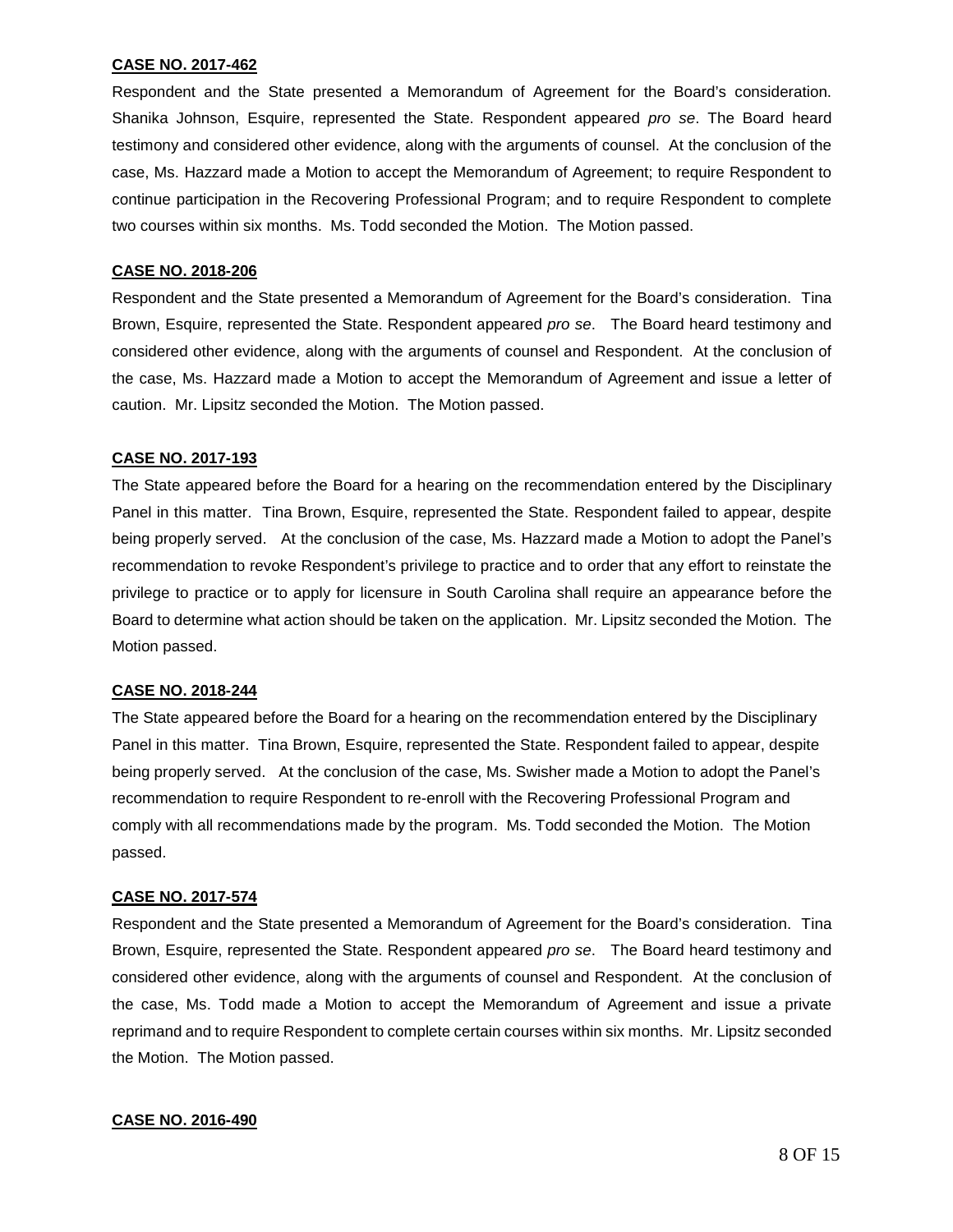Respondent and the State appeared before the Board for a hearing on the recommendation entered by the Disciplinary Panel in this matter. Megan Flannery, Esquire, represented the State. Respondent appeared *pro se*. The Board heard testimony and considered other evidence, along with the arguments of counsel. At the conclusion of the case, Mr. Lipsitz made a Motion to accept the Panel's findings of fact and conclusions of law, as well as the recommendation that Respondent continue to participate in the Recovering Professional Program, but imposed different sanctions than those recommended by the Panel. These sanctions included, but were not limited to: the requirement that Respondent must reapply for a license; that Respondent be subject to a number of restrictions regarding practice settings; and imposition of a year suspension, stayed upon Respondent's payment of a fine and completion of certain courses. Ms. Hazzard seconded the Motion. The Motion passed.

#### **CASE NO. 2017-375**

The State appeared before the Board for a hearing on the recommendation entered by the Disciplinary Panel in this matter. Tina Brown, Esquire, represented the State. Respondent failed to appear, despite being properly served. At the conclusion of the case, Ms. Hazzard made a Motion to adopt the Panel's recommendation to leave Respondent's license in a suspended status until such time as Respondent appears before the Board and to impose any sanctions that may be warranted at that time. Ms. Todd seconded the Motion. The Motion passed.

#### **CASE NO. 2015-671**

The State appeared before the Board for a hearing on the recommendation entered by the Disciplinary Panel in this matter. Tina Brown, Esquire, represented the State. Respondent failed to appear, despite being properly served. At the conclusion of the case, Ms. Swisher made a Motion to adopt the Panel's recommendation to keep Respondent indefinitely suspended until such time as he enrolls with the Recovering Professional Program and appears before the Board, at which time the Board may impose any additional sanctions necessary to protect the public. Mr. Lipsitz seconded the Motion. The Motion passed.

#### **CASE NO. 2015-209**

Petitioner came before the Board requesting a modification of her prior Order. Megan Flannery, Esquire, represented the State. Robyn Madden, Esquire, represented Petitioner. The Board heard testimony and considered other evidence, along with the arguments of counsel. At the conclusion of the case, Ms. Hazzard made a Motion to grant the Petition. Ms. Todd seconded the Motion. The Motion passed.

#### **CASE NOS. 2017-511 & 2017-509**

The State appeared before the Board for a hearing on the recommendation entered by the Disciplinary Panel in this matter. Tina Brown, Esquire, represented the State. Respondent did not appear and waived her right to challenge the Panel's recommendation. At the conclusion of the case, Ms. Swisher made a Motion to adopt the Panel's recommendation to keep Respondent indefinitely suspended until such time as he enrolls with the Recovering Professional Program and appears before the Board, at which time the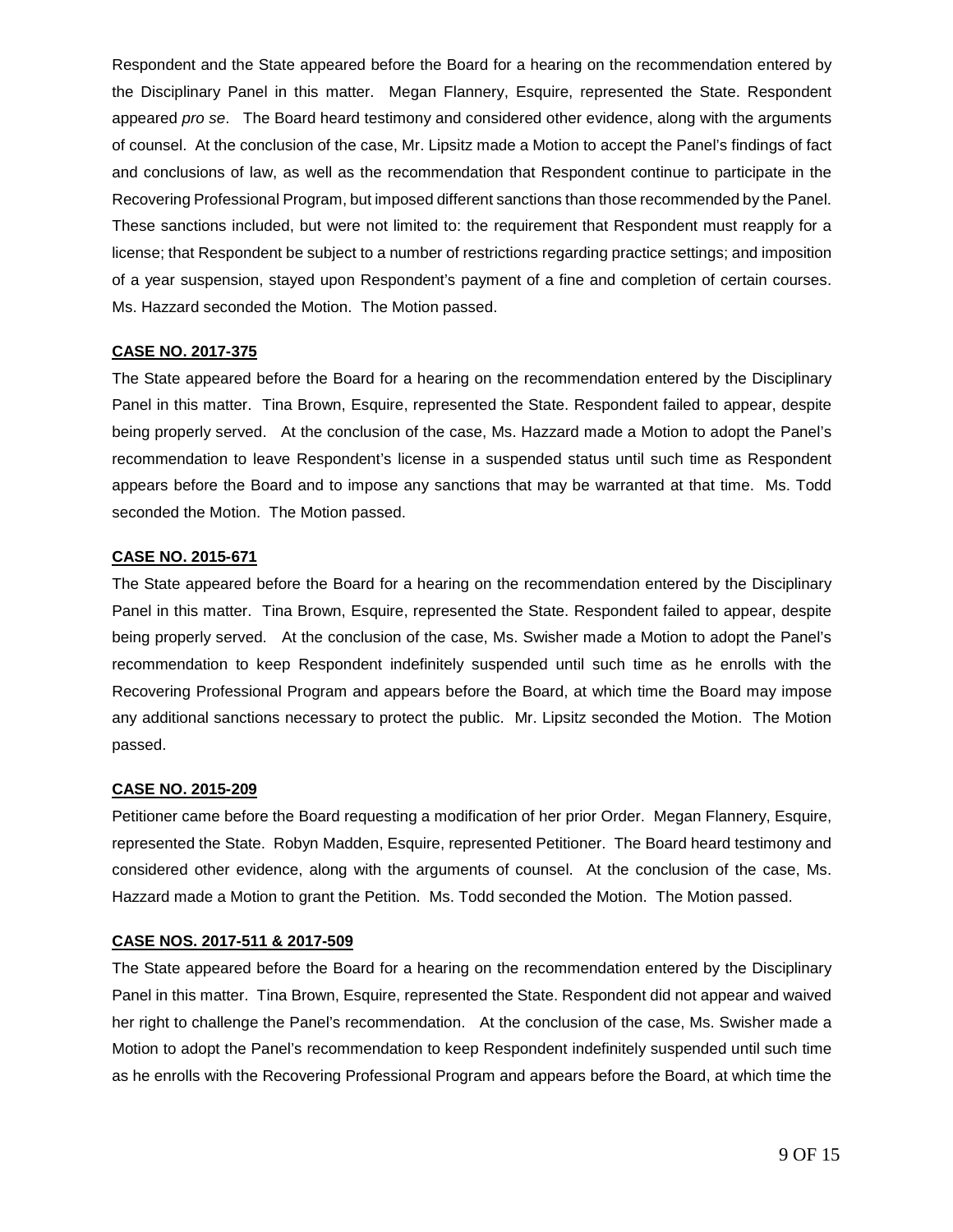Board may impose any additional sanctions necessary to protect the public. Mr. Lipsitz seconded the Motion. The Motion passed.

## **CASE NOS. 2017-498 & 2017-428**

The State appeared before the Board for a hearing on the recommendation entered by the Disciplinary Panel in this matter. Tina Brown, Esquire, represented the State. Respondent failed to appear, despite being properly served. At the conclusion of the case, Ms. Swisher made a Motion to adopt the Panel's recommendation to revoke Respondent's license. Mr. Lipsitz seconded the Motion. The Motion passed.

## **CASE NO. 2016-118**

Respondent and the State appeared before the Board for a hearing on the recommendation entered by the Disciplinary Panel in this matter. Tina Brown, Esquire, represented the State. Respondent appeared *pro se*. The Board heard testimony and considered other evidence, along with the arguments of counsel and Respondent. At the conclusion of the case, Ms. Hazzard made a Motion to accept the Panel's findings of fact and to allow Respondent to reappear before the Board her successful enrollment in the Recovering Professional Program. At that time, the Board will consider whether it is appropriate to lift the Order of Temporary Suspension and, if so, the Board will impose any restrictions necessary to protect the public. Ms. Todd seconded the Motion. The Motion passed.

## **CASE NO. 2018-268**

The State appeared before the Board for a hearing on the recommendation entered by the Disciplinary Panel in this matter. Tina Brown, Esquire, represented the State. Respondent failed to appear, despite being properly served. At the conclusion of the case, Ms. Swisher made a Motion to adopt the Panel's recommendation to keep Respondent indefinitely suspended until such time as she enrolls with the Recovering Professional Program, complies with all recommendations, and appears before the Board, at which time the Board may impose any additional sanctions necessary to protect the public. Ms. Todd seconded the Motion. The Motion passed.

\_\_\_\_\_\_\_\_\_\_\_\_\_\_\_\_\_\_\_\_\_\_\_\_\_\_\_\_\_\_\_\_\_\_\_\_\_

**The Board adjourned the meeting for day one at 7:38 P.M.**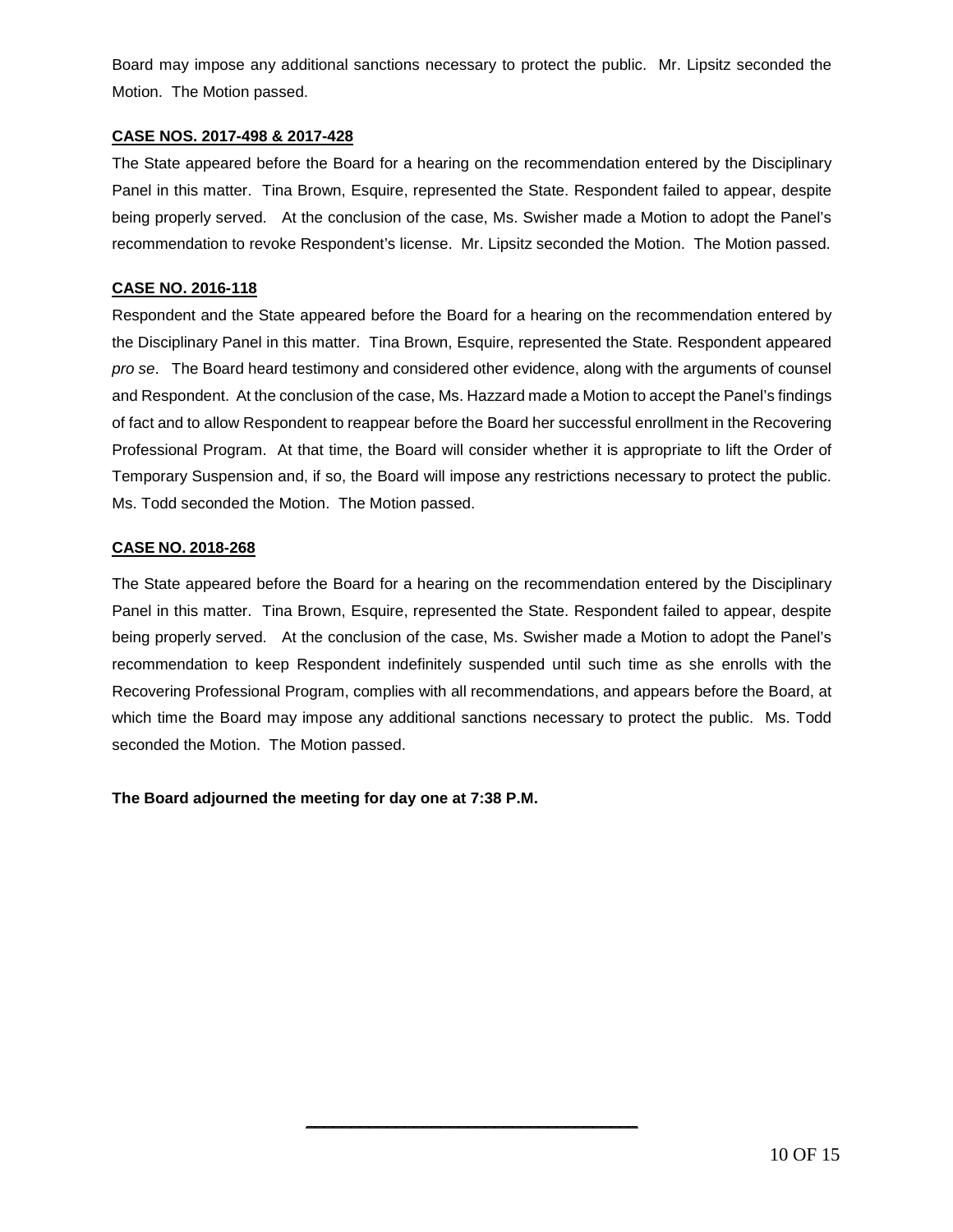\_\_\_\_\_\_\_\_\_\_\_\_\_\_\_\_\_\_\_\_\_\_\_\_\_\_\_\_\_\_\_\_\_\_\_\_\_

# **CALL TO ORDER:**

Samuel McNutt called day two of the meeting to order at 8:31 a.m. on March 29, 2019.

## **EXCUSED ABSENCES:**

Ms. Swisher made a Motion to excuse the absences of Jan Burdette and Eric Sellers. Ms. Todd seconded the Motion. The Motion passed.

# **PRISMA HEALTH—FOLLOW-UP TO REQUEST REGARDING NITROUS OXIDE UTILITY IN LABOR AND BIRTH:**

Ashley Locklear and Elizabeth Bradley, Esquire presented information on their request. Ms. Hazzard made a Motion to accept the data and the presentation and to ask Prisma to incorporate the following changes into the policy and procedural guidelines: continuous electronic fetal monitoring; continuous maternal Sp02 monitoring; addressing any OSHA requirements for gas usage and monitoring; requiring nurses that are administering the gas to be ACLS certified; and including a section on infection control practice related to cleaning and maintenance of the equipment. Upon incorporating these changes, Prisma is invited to reappear before the Board for reconsideration of the request. Dr. Baer seconded the Motion. The Motion passed.

## **DISCIPLINARY HEARINGS:**

Respondents appeared before the Board to determine disciplinary actions. Hearings were conducted in Closed Session to meet the statutory requirement that disciplinary actions remain confidential.

#### **CASE NO. 2017-393**

Petitioner came before the Board requesting a modification of his prior Order. The Board heard testimony and considered other evidence, along with the arguments of Petitioner. At the conclusion of the case, Ms. Hazzard made a Motion to grant the Petition. Mr. Lipsitz seconded the Motion. The Motion passed.

#### **CASE NO. 2018-265**

Respondent and the State presented a Memorandum of Agreement for the Board's consideration. Megan Flannery, Esquire, represented the State. Respondent appeared *pro se*. Ms. Hazzard made a Motion to continue the matter. Dr. Baer seconded the Motion. The Motion passed.

#### **CASE NO. 2017-653**

Respondent and the State presented a Memorandum of Agreement for the Board's consideration. Rowland Alston, Esquire, represented the State. Respondent appeared *pro se*. The Board heard testimony and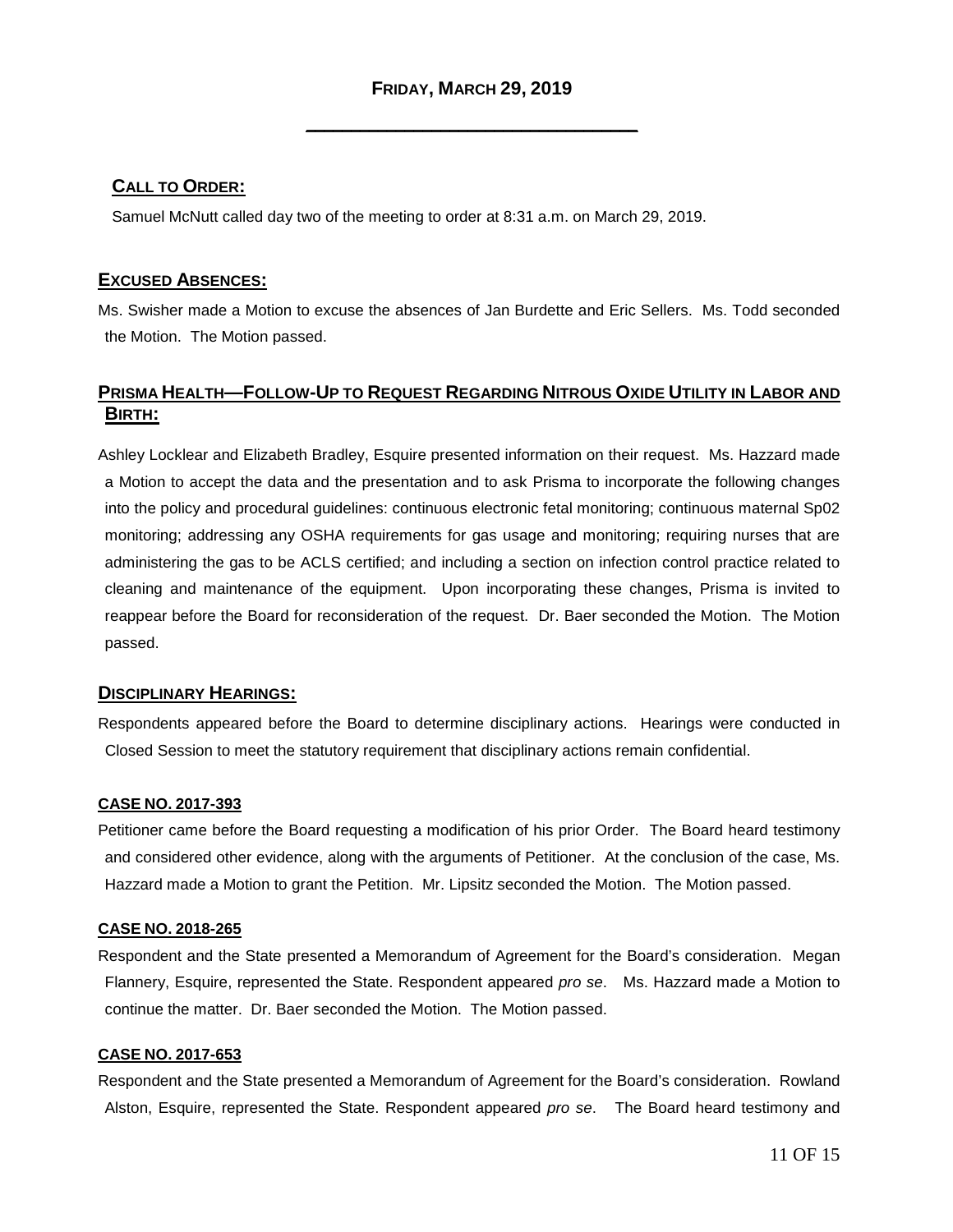considered other evidence, along with the arguments of counsel and Respondent. At the conclusion of the case, Ms. Hazzard made a Motion to indefinitely suspend Respondent's license until such time as she obtains a return to work recommendation from the Recovering Professional Program and submits a Petition for Reinstatement. Ms. Todd seconded the Motion. The Motion passed.

## **CASE NO. 2018-172**

Respondent and the State presented a Memorandum of Agreement for the Board's consideration. Ashley Thompson, Esquire, represented the State. Respondent appeared *pro se*. The Board heard testimony and considered other evidence, along with the arguments of counsel and Respondent. At the conclusion of the case, Ms. Todd made a Motion to accept the Memorandum of Agreement; issue a public reprimand; suspend Respondent's license for one year, but immediately stay the suspension upon her payment of a civil penalty of \$500 within six months and complete certain courses, also within six months. Dr. Baer seconded the Motion. The Motion passed.

## **APPLICATION HEARINGS:**

Hearings were conducted in Closed Session to protect the confidential information of the Applicants.

#### **APPLICANT ONE**

Ms. Hazzard made a Motion to grant approval of the Application upon Applicant meeting certain conditions. Ms. Todd seconded the Motion. The Motion passed.

#### **APPLICANT TWO**

Ms. Swisher made a Motion to grant approval of the Application. Dr. Baer seconded the Motion. The Motion passed.

#### **APPLICANT THREE**

Ms. Todd made a Motion to reinstate Applicant's license conditioned upon her successful completion of a nurse refresher course and maintaining compliance with the Recovering Professional Program.

## **APPLICANT FOUR**

Dr. Baer made a Motion to grant Applicant a temporary license to complete the clinical portion of the refresher course and, upon her successful completion of the refresher course, to issue her a single-state license. Ms. Hazzard seconded the Motion. The Motion passed.

## **Administrator Review Report**

Ms. Hazzard made a Motion to approve the Administrator Review Report. Ms. Swisher seconded the Motion. The Motion passed.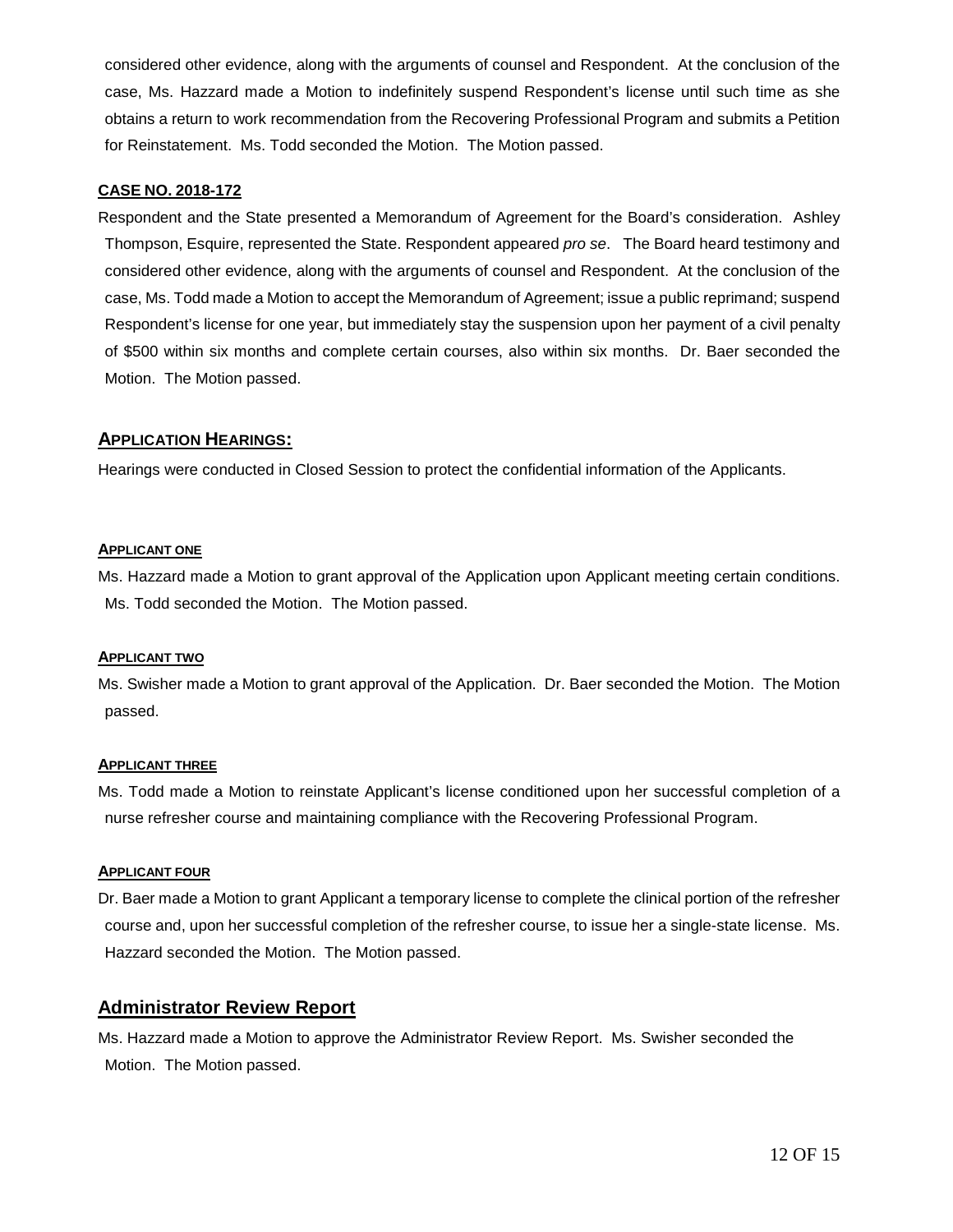# **Waived Final Order Hearing Report**

Prentiss Shealey, Esquire, presented the following cases in which the Respondents waived their right to contest the Panel Recommendation if the Board adopted the same:

## **CASE NO. 2017-18**

Ms. Swisher made a Motion to accept the Panel's recommendation of a private reprimand. Mr. Lipsitz seconded the Motion. The Motion passed.

## **CASE NOS. 2017-237 and 2017-239**

Ms. Hazzard made a Motion to accept the Panel's recommendation of a letter of caution. Ms. Todd seconded the Motion. The Motion passed.

## **CASE NO. 2017-108**

Mr. Lipsitz made a Motion to accept the Panel's recommendation to dismiss the case. Ms. Hazzard seconded the Motion. The Motion passed.

## **EDUCATION REPORT**

## **LPN EQUIVALENCY BY ENDORSEMENT; UPDATE TO LPN EQUIVALENCY FORM**

Dr. Baer made a Motion to approve the Course Completion Verification form submitted by the Board Administrator for LPN Equivalent Education. Ms. Todd seconded the Motion. The Motion passed.

#### **INTERNATIONAL TEST OF ENGLISH PROFICIENCY (ITEP) REQUEST**

Ms. Todd made a Motion to accept the International Test of English Proficiency as one of the tests nurses can take. Dr. Baer seconded the Motion. The Motion passed.

#### **REQUEST FOR CONSIDERATION FOR BOARD VACANCIES**

Mr. Lipsitz made a Motion to accept ACONE's recommendation to have a permanent seat on the Board for a nurse educator as information. Dr. Baer seconded the Motion. The Motion passed.

## **PRACTICE REPORT**

#### **FOLLOW-UP TO EBAS CONFERENCE**

Mindy Carithers discussed her attendance at the workshop for the Ethics and Boundaries Assessment Services. After discussing the services provided by EBAS, she requested that the Board consider the program as another option for discipline. Ms. Todd made a Motion to institute the program. Dr. Baer seconded the Motion. The Motion passed.

#### **COMPLIANCE STAFF WORKFLOW**

Ms. Carithers discussed the current process and challenges for reviewing applications for APRNs who perform telemedicine.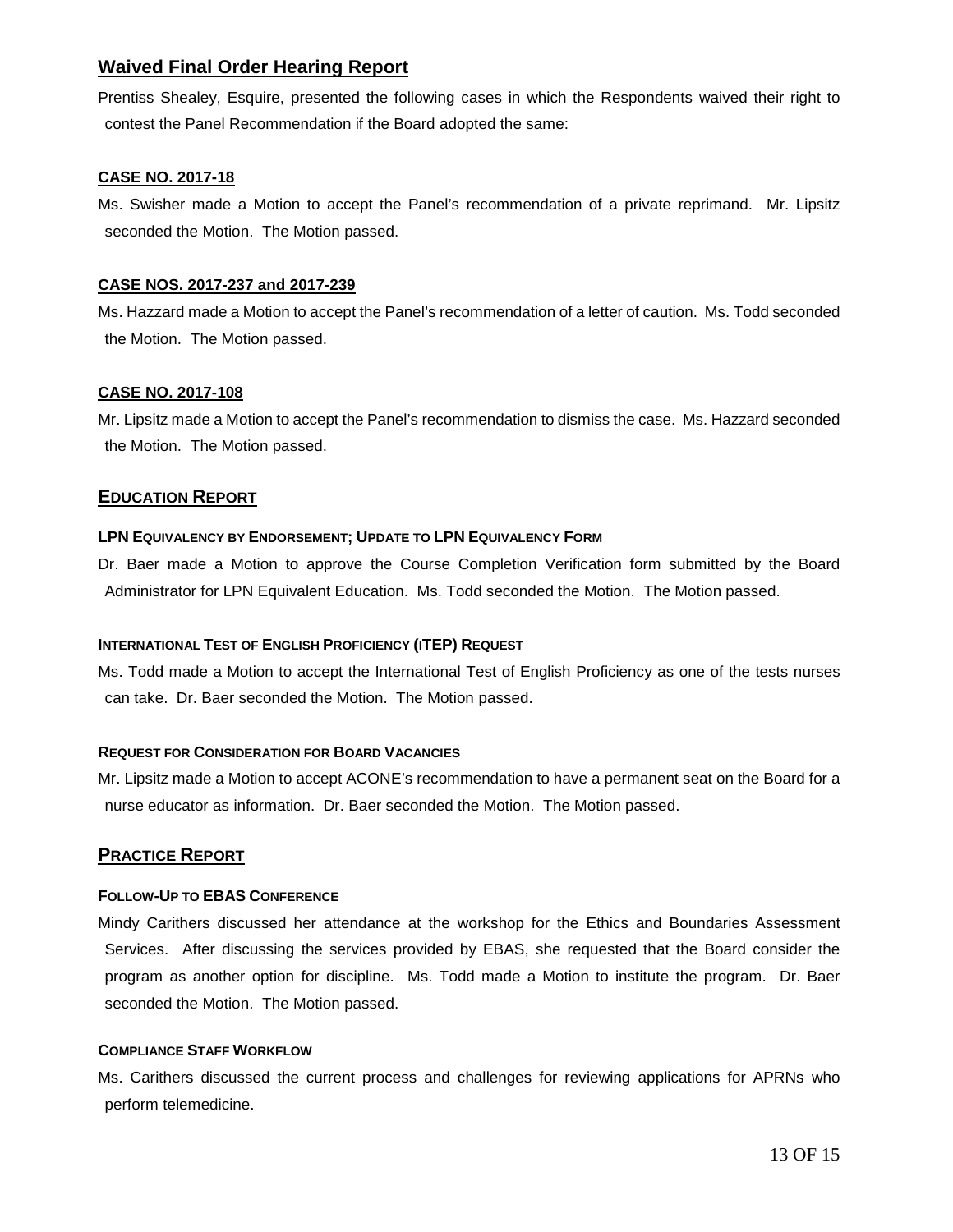#### **DISPENSING OF MEDICATIONS BY THE APRN**

Mr. Horner discussed the provision in the Pharmacy Practice Act whereby a licensed "practitioner" does not require a permit from the Board of Pharmacy to dispense medications that are the lawful property of the practitioner or a partnership or corporate entity which is fully owned by licensed practitioners. He indicated that this creates a two-pronged analysis: the first prong is determining whether the individual seeking to dispense medications is a "practitioner." Mr. Horner indicated that an APRN with prescriptive authority meets the definition of "practitioner." The second prong, which involves ownership of the medications, is more factspecific and needs to be looked at further. Mr. Horner and Board staff indicated that they would present the issue to the APC to work on drafting an AO on the matter.

#### **AO #52**

Ms. Todd made a Motion to approve NPSC's review of AO #52, which recommended no changes. Ms. Hazzard seconded the Motion. The Motion passed.

## **ADMINISTRATOR'S REPORT**

#### **STATEMENT OF ECONOMIC INTEREST**

Ms. Moody thanked the Board members for completing their Statements of Economic Interest in a timely fashion.

#### **NLC UPDATE**

Ms. Moody discussed current national issues faced by State Boards regarding the Licensure Compact. Dr. Baer made a Motion to have single-state and multi-state options on the application form. Ms. Todd seconded the Motion. The Motion passed.

#### **JUST CULTURE UPDATE**

Ms. Moody updated the Board on training by staff and the IRC members on Just Culture.

#### **LOW DOSE KETAMINE FOR PAIN MANAGEMENT**

Ms. Swisher made a Motion to approve the Healthcare Collaborative Committee's recommendation to approve the Low Dose Ketamine for Pain Management proposal from Anderson Medical. Mr. Lipsitz seconded the Motion. The Motion passed.

## **NEW WEBSITE**

Ms. Moody informed the Board that the new website is expected to go live in July of this year.

#### **BUDGET**

Ms. Moody informed the Board that it is currently facing a deficit due to a number of issues, including less revenue received in fees as a result of the Nurse Licensure Compact and the increase in disciplinary cases.

#### **2020 RENEWAL**